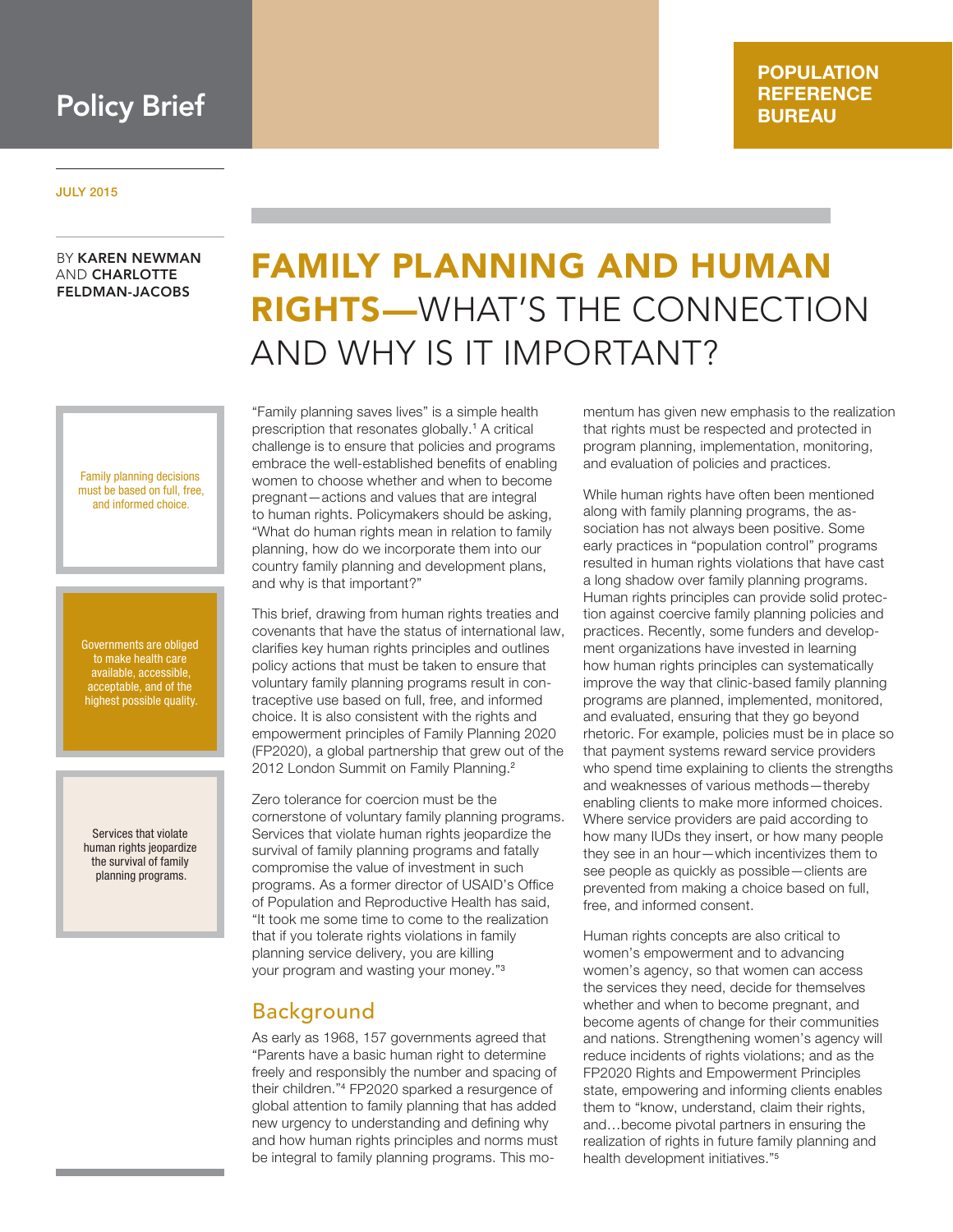# What Are Human Rights?

Nearly 70 years ago, the Universal Declaration of Human Rights asserted that "All human beings are born free and equal in dignity and rights."<sup>6</sup> Since then, most nations have agreed to human rights treaties and covenants that have the status of international law, including the International Covenant on Economic, Social, and Cultural Rights, which contains the Right to the Highest Attainable Standard of Health. Governments that sign and ratify these treaties are legally bound to bring their national laws into conformity with these treaties.<sup>7</sup> The right to the highest attainable standard of health has been further clarified, in terms of content and meaning, in a "General Comment" issued by the UN Committee that monitors adherence to the Covenant.<sup>8</sup> This General Comment sets forth government obligations to make health care services:

- Available.
- Accessible.
- Acceptable.
- Of the highest possible Quality.

As defined by this Committee, these obligations mean that health care services must be *available* in sufficient quantity; *accessible* in ways that are nondiscriminatory and ensure that services can be accessed physically and financially; *acceptable* in the sense of being respectful of the culture of individuals; and of good *quality* (see Box 1). These elements of the right to health are invaluable when applied to policies and to services. They are critical components of family planning programs that are respectful of human rights, and provide guidelines for service providers, who must ensure that the services they provide are themselves available, accessible, acceptable, and of the highest possible quality (see Box 2). Where such services are available, women's agency is increased, as it empowers them to make full, free, and informed choices about whether and/or when to have children. Used together, these elements can help service providers focus, for example, on specific population groups who are not being reached by existing services, such as young people, and help to identify what needs to be in place to make such services available.

As defined by the UN High Commissioner for Human Rights, states (governments) are also obligated to *respect*, *protect,* and *fulfill* human rights (see Box 3, page 3).<sup>9</sup> These obligations are particularly relevant for family planning policy professionals and service providers (see Box 4). One example is confidentiality: Respecting that right means taking steps to ensure that no staff member breaches the confidentiality of clients. It means taking additional steps to make sure that third parties—for example, contractors or visitors—do not breach the confidentiality of clients.

#### BOX 1

### Elements of the Right to Health

- **Availability** refers to functioning public health and health care facilities, goods, and services, as well as programs available in sufficient quantity within the country.
- **Accessibility** has four components: nondiscrimination, physical accessibility, economic accessibility, and information accessibility.
- **Acceptability** implies that all health facilities, goods, and services must be respectful of medical ethics and culturally appropriate (in other words, respectful of the culture of individuals, minorities, peoples, and communities; sensitive to gender and life-cycle requirements; as well as designed to respect confidentiality and improve the health status of those concerned).
- **Quality** emphasizes that health facilities, services, and commodities must also be scientifically and medically appropriate and of good quality. This requires, among other things, skilled medical personnel, scientifically approved and unexpired drugs and hospital equipment, safe and potable water, and adequate sanitation.

#### BOX 2

### Helping Youth Access Services

In Papua New Guinea, an integrated service package specifically for young people provides clients with a well-youth check. This check provides a range of critical services including a general medical check-up, HIV voluntary testing and counseling, sexually transmitted infections screening, contraceptive counseling, pregnancy testing, breast or testicular check-ups, and antenatal care if the client is a young mother. This package has proved highly popular. In its first year (2010-2011), more than 1,400 young people received a well-youth check. This model was not without challenges, however, including a reported reluctance among some young people to attend the center when adult clients were present. In cases like this, strong feedback mechanisms to ensure young people's preferences are heard have allowed the program to adapt client flow to reduce young people's exposure to adult clients and provide them with privacy in waiting rooms and other common areas.

**Source:** *Delivering Sexual and Reproductive Health Services to Young People: Key Lessons From Marie Stopes International's Programmes* (London: Marie Stopes International, 2012), accessed at http://mariestopes.org/sites/default/files/Deliveringsexual-and-reproductive-health-services-to-young-people\_0.pdf, on July 9, 2015.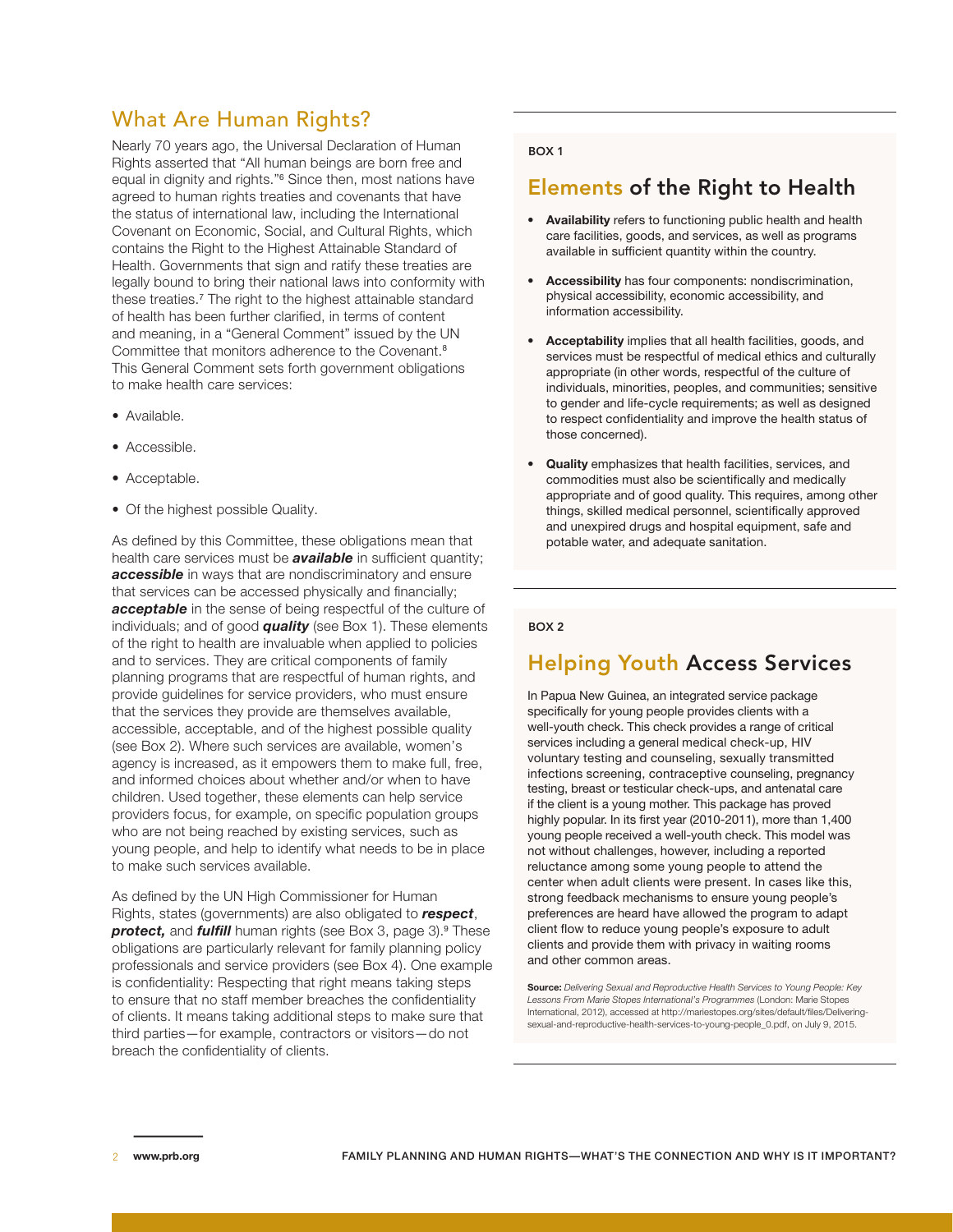# Rights and Family Planning

Other key human rights principles include participation, accountability, nondiscrimination, and empowerment (see Box 5).<sup>10</sup>

Adopting these principles within family planning programs will mean that:

- Communities and individuals will be able to participate in the planning of such services.
- Mechanisms will exist to ensure that such services are accountable to the communities they serve.
- Policymakers will seek the views of service users and regularly incorporate their views to improve programs.
- Services will not discriminate in their availability to different groups or the extent to which different groups can access services.
- Individual women and men will have agency to make decisions about whether and when to have children and which methods they select.
- Family planning decisions will be based on full, free, and informed choice (see Box 6, page 4).<sup>11</sup>

#### BOX 4

# Role of the Media—Respect During Labor and Delivery

In both Uganda and Malawi, journalists exposed abuses of pregnant women during labor and delivery, spurring actions by health care officials and policymakers. Radio Buddu in Uganda is giving women a chance to voice complaints and demand better reproductive health services. Every Sunday, talk show staff air a show on reproductive health. During one show, women complained that maternity nurses at the public hospital were verbally abusing and extorting money from them. Hospital officials responded and notices were posted throughout the hospital with phone numbers to call to report such abuse. In Malawi, a journalist published an investigative report and editorial on nurses' abuse of pregnant women during labor and delivery. The reports spurred a meeting of the National Organization of Nurses and Midwives and the Ministry of Health conducted its own investigations to identify the nurses responsible.

**Source:** Population Reference Bureau's IDEA project annual report 2012-2013.

#### BOX 5

### Basic Principles of Human Rights

- **• Accountability:** A rights-based approach requires the development of laws, administrative procedures, and practices and mechanisms to ensure the fulfillment of entitlements, as well as opportunities to address denials and violations. It also calls for the translation of universal standards into locally determined benchmarks for measuring progress and enhancing accountability.
- **• Nondiscrimination and Equality:** A rights-based approach requires a particular focus on addressing discrimination and inequality, focusing on marginalized, disadvantaged, and excluded groups.
- **Empowerment:** Empowerment is the process by which people's capabilities to demand and use their human rights grows. They are empowered to claim their rights rather than simply wait for policies, legislation, or the provision of services. The development process should be locally owned.
- **• Link to Human Rights Standards:** Programming is informed by the recommendations of international human rights bodies and mechanisms.

**Source:** Gabrielle Berman, "Undertaking a Human Rights-Based Approach: A Guide for Basic Programming (Bangkok: UNESCO Bangkok, 2008), accessed at http://unesdoc. unesco.org/images/0017/001791/179186e.pdf, on July 9, 2015.

#### BOX 3

# Obligations of States

Human rights entail both rights and obligations. States (governments) assume obligations and duties under international law to respect, to protect, and to fulfill human rights.

- The obligation to respect means that states must refrain from interfering with or curtailing the enjoyment of human rights.
- The obligation to protect requires states to protect individuals and groups against human rights abuses.
- The obligation to fulfill means that states must take positive action to facilitate the enjoyment of basic human rights. At the individual level, while we are entitled to our human rights, we should also respect the human rights of others.

**Source:** UN Office of the High Commissioner for Human Rights.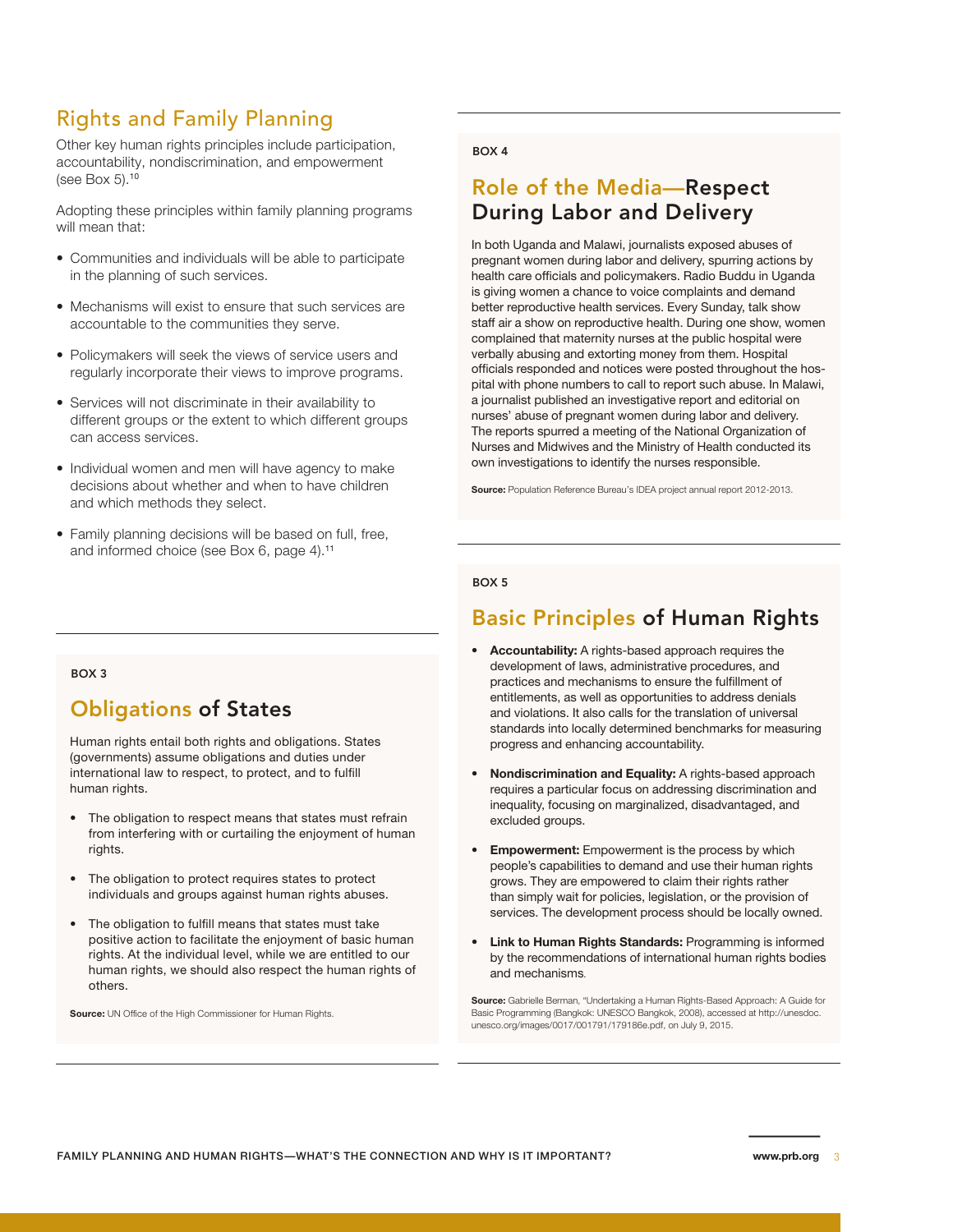#### BOX 6

# Elements of Full, Free, and Informed Choice

These elements have been summarized as follows:

- **Full Choice:** Access to the widest range of methods possible from which to choose (short-acting, long-acting, permanent, hormonal, nonhormonal, client-controlled, providerdependent).
- **Free Choice:** The decision whether or not to use family planning and what method to use, made voluntarily, without barriers or coercion.
- **Informed Choice:** A decision based on complete, accurate, unbiased information about all family planning options, including benefits, side effects and risks, and information about the correct use of the method chosen, as well as the risks of nonuse.

# Legal and Policy Barriers

Even when family planning services and sexual and reproductive programs exist, access can be difficult because of cost, location, or district or national policies that require spousal or parental consent. These barriers can render services unavailable even in places where they are theoretically available. It is therefore important to prioritize and develop, revise, or implement laws, legal frameworks, and policies to respect, protect, or fulfill the right to access family planning services and eliminate policies that create unnecessary barriers to access. It is also important to back up these policies with sufficient budgetary allocation. Examples of such legal and policy change might include developing laws and policies that ensure that family planning services are sufficiently available, physically and economically accessible to all people without discrimination, acceptable and respectful of culture and confidentiality, and of the highest possible quality.

Other relevant legal and policy changes might include support for the prevention of harmful practices (such as child marriage or gender-based violence) and increasing knowledge and awareness of the rights violations and harms caused by such practices. Further actions might include eliminating unjustifiable access barriers (such as client eligibility criteria) or policies that contain method-specific or performancebased targets or incentives for service providers that can be coercive in practice, since they compromise the extent to which contraceptive decisionmaking is fully free. For example, where service providers are given financial incentives to promote a particular contraceptive method, this incentivizing could compromise the amount of time those providers spend explaining the advantages and disadvantages of other methods.

# Contraceptive Security

Even where family planning services are in place, if specific contraceptive methods are not available at the time the client needs them, the program has not succeeded. Behind the "No Product, No Program" slogan is a harsh reality: Where supplies are not consistently available, people will believe visiting the service is a waste of their time. Wise investment in family planning programs will include developing, revising, or implementing policies to ensure contraceptive security, including consistent access to a range of methods within public, private, and nongovernmental sectors. Where only a few methods are available, this limitation clearly compromises a full, free, and informed choice. Examples include:

- A steady supply of a full range of contraceptives (including methods that are short-acting, long-acting, reversible, and permanent), supplies, and equipment.
- Collaboration among relevant ministries and donors in budgeting for reproductive health supplies.
- An effective supply chain and procurement system, including a monitoring system that enables all partners to monitor (and quickly rectify) stock-outs and improve the distribution system.
- Collaboration with research institutions, manufacturers, service delivery organizations, and potential users to develop safe, effective, and acceptable contraceptive technologies that meet individuals' needs.

# Effective Monitoring and **Accountability**

The need for ongoing, effective monitoring of family planning programs is not always evident, but the absence of such monitoring manifests itself in tragedies, such as the deaths of 13 women after surgical sterilization at a camp in the central Indian state of Chhattisgarh in November 2014 (see Box 7, page 5).<sup>12</sup> Ongoing monitoring means systematically checking the quality of service offered in a variety of ways, such as service provider performance assessments or "mystery client" studies (where a researcher poses as a client). Legal and policy support for monitoring and accountability processes, including national commitments to international human rights treaties, is important for ensuring ongoing commitment to maintaining quality standards in service provision.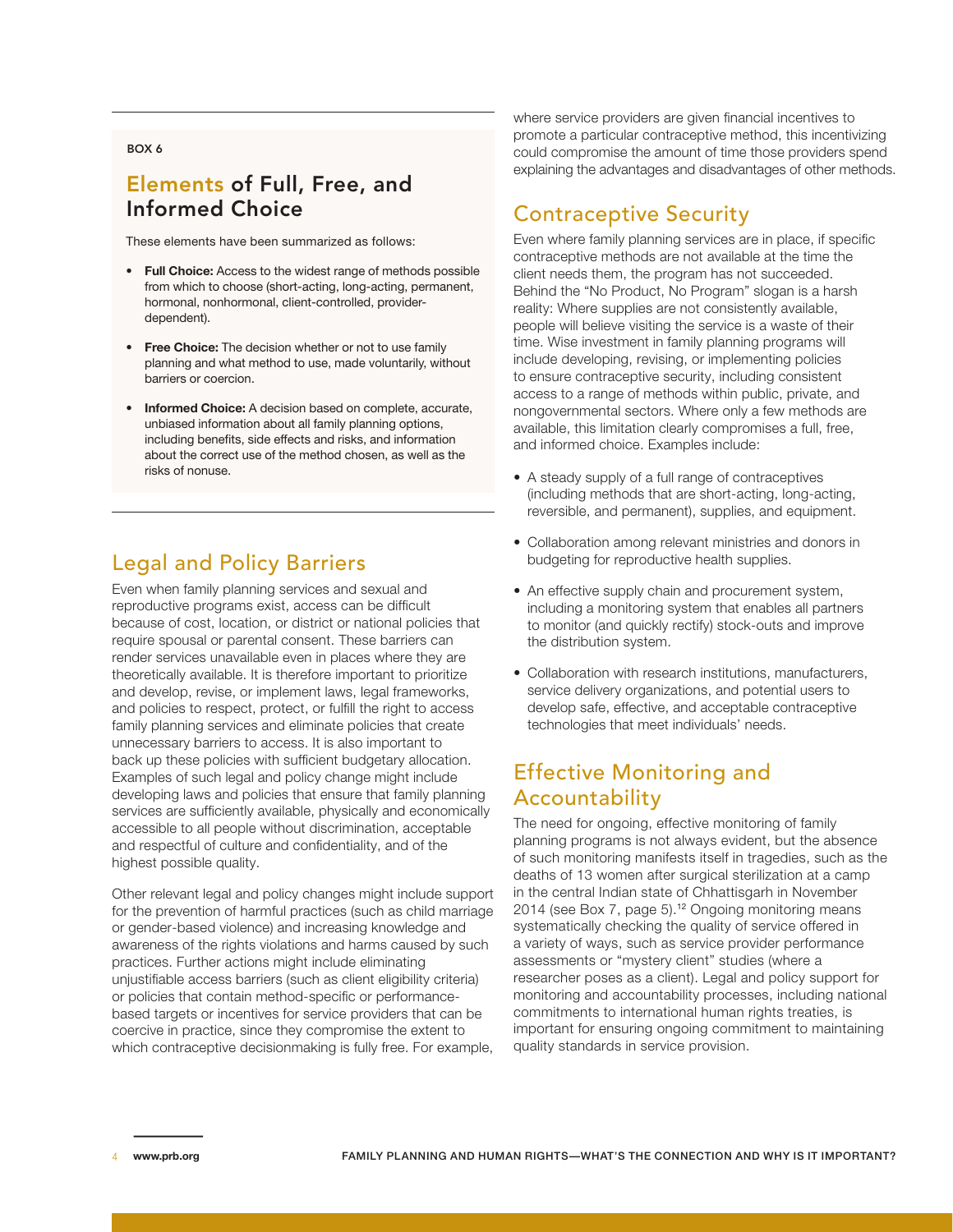Examples of necessary monitoring might include:

- Adequate monitoring and evaluation systems and data (for example, disaggregated by age, sex, wealth quintile, ethnicity) to facilitate a timely monitoring and accountability process, and raise awareness of the extent to which certain groups do not access services, so that this can be addressed.
- Action and follow up on commitments and observations from international human rights treaties (such as the Convention on the Elimination of All Forms of Discrimination Against Women (CEDAW)).
- Support for independent civil society organizations and others (such as women's group and key populations) who monitor government policies and performance on family planning issues, including quality of care. Valuable actions include participation in the preparation of "shadow reports," when countries are due to report to the various human rights committees that monitor adherence to relevant UN Covenants and Conventions, such as the International Covenant on Economic, Social, and Cultural Rights. But actions also include raising awareness of rights violations, pursuing redress at the local level, and encouraging community participation in the implementation and evaluation of service provision.
- Government monitoring of budget appropriations to ensure that reproductive health care is covered, that service delivery is of high quality, and family planning services are used.

BOX 7

### Lessons From Tragedy in India

In India, 13 deaths occurred after participants attended a "sterilization camp" in Chhattisgarh. While service guidelines state that doctors should not perform more than 30 sterilizations in one day, the doctor in Chhattisgarh was said to have performed 83 operations in less than five hours. The incident led to calls for the India program to adopt a "target-free" approach. In theory the government has made this change, but not in practice, since targets have been replaced by "expected levels of achievement." Subsequent investigations have also called into question the quality of medication used. Sterilization camps are a feature of the Indian family planning program, which relies overwhelmingly on postpartum IUD insertion and female sterilization.

# Financing for Access and Equity

Family planning information, education, and services must be available for all, including the poorest share of the population. Governments must be willing to invest resources in programs that have little or no potential to generate income or become self-supporting. Such investment is also necessary to reach hard-to-reach populations—those in remote areas or marginalized groups. Examples of relevant financing options to maximize access to family planning services might include:

- National and donor resources and financing mechanisms to implement policies to expand coverage of family planning services and ensure access to a wide range of methods and services by all (including poor and vulnerable groups).
- Identifying and reforming financing plans that can eliminate barriers to achieving access to family planning services, commodities, and supplies.
- A budget line item for family planning commodities, equipment, supplies, and services.

### What Can Policymakers Do to Improve Service Delivery?

While human rights standards and norms refer primarily to governments and their obligations under human rights treaties, they also provide an important rights-based lens for family planning service delivery goals, standards, and objectives. Policymakers play a valuable role by being champions for high-quality services and for resources financial, human, and technical—needed to provide such services. They can also voice their opposition to quotas, or numerical or method-related incentives for service providers, or other inducements for potential family planning adoption that may compromise the extent to which contraceptive use is based on full, free, and informed choice. Examples include strong policy messages directing health service providers to:

- Encourage all clients to demand high-quality interactions; provide counseling that includes accurate, unbiased, and comprehensible information; and protect clients' dignity, confidentiality, agency, and privacy (see Box 8, page 6).
- Refer clients to other sexual and reproductive health services where necessary, and train service providers to deliver such services.
- Ensure high-quality care through effective training. supervision, performance improvement, and remuneration practices that integrate rights-based values and skills before and during service, and recognize and reward providers for respecting clients and their rights.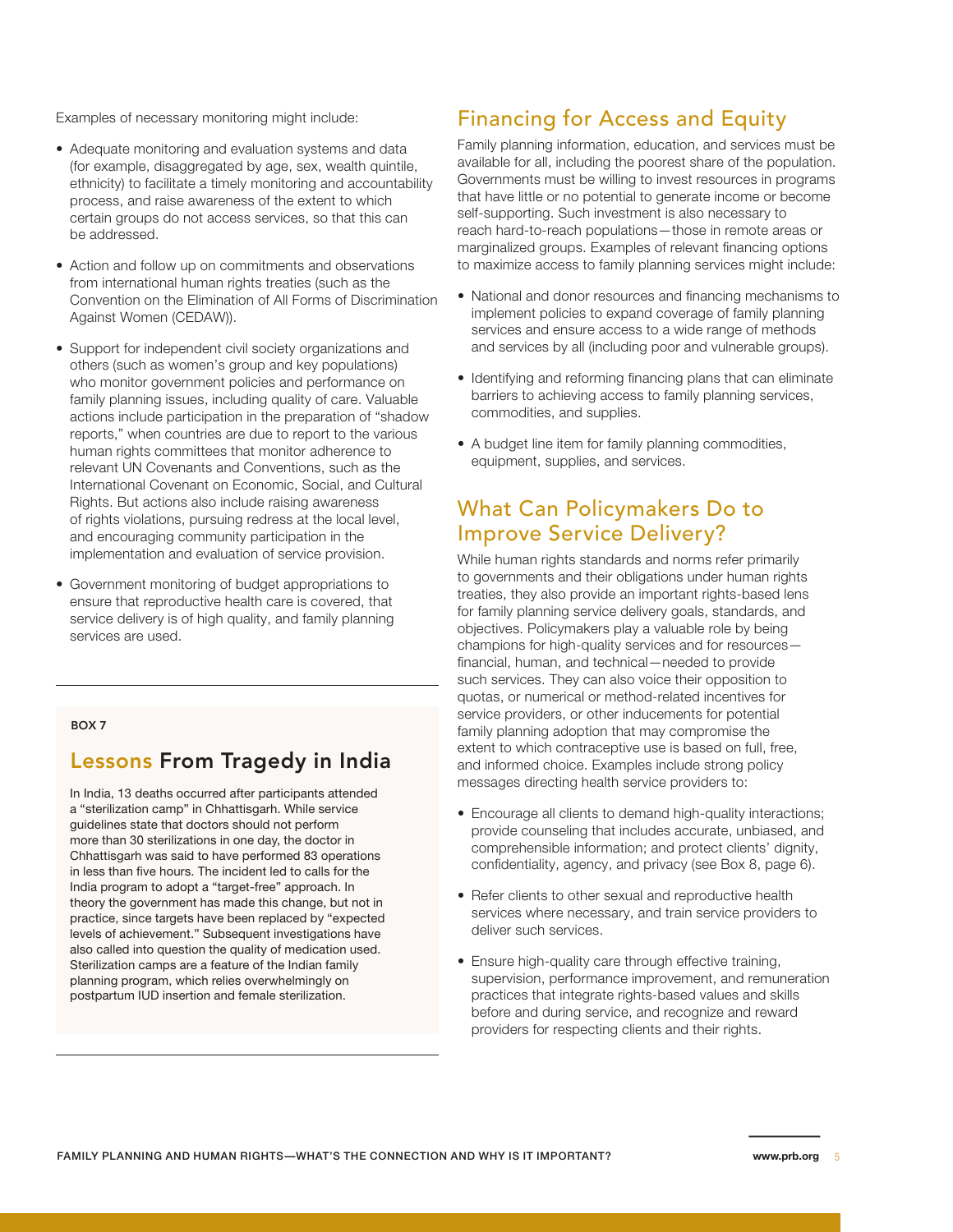- Ensure equitable and gender-sensitive service access for all, including disadvantaged, marginalized, discriminated against, and hard-to-reach populations, through various service models (including integrated, mobile, and/or youthfriendly services) and effective referral to other voluntary sexual and reproductive health services.
- Routinely provide a wide choice of methods and ensure proper removal services for implants and IUDs, supported by sufficient supply, necessary equipment, and infrastructure.
- Establish and maintain effective monitoring and accountability systems with community input.
- Strengthen health management information systems and quality assurance/quality improvement processes.

### BOX 8

### Taking a Human Rights Audit Through Clinical Services

Human rights lawyer and academic Lynn Freedman has suggested that family planning service managers walk through their clinical facility, carrying nothing but their dignity as a human being. From their greeting by the receptionist, through their experience in the waiting room, interaction with clinic personnel, to their exit from the facility, by simply walking through their clinic, they may, for example, realize for the first time that they routinely make their clients walk through a crowded waiting room with a urine sample. This may seem as though it has no public health impact, but it is possible that it makes individual women feel so ashamed that they never return to the facility. If this results in an unplanned pregnancy, the public health consequences become more apparent.

**Source:** Lynn P. Freedman, "Using Human Rights in Maternal Mortality Programs: From Analysis to Strategy," *International Journal of Gynecology and Obstetrics* 75, no. 1 (2001): 51-60.

# The Role of Communities and Individuals

Successful policymakers recognize the critical role of communities and individuals in contributing to the acceptability and success of family planning programs, particularly in hard-to-reach populations. Actions at the individual level address agency—the ability of individuals to take control of key aspects of their lives. The individual is

at the heart of a voluntary, human rights-based approach to family planning. Below are examples of activities at community and individual levels that uphold human rights principles in family planning programs.

#### **COMMUNITIES CAN**

- Engage diverse groups in participatory program development and implementation processes, including assessing and addressing some of the social barriers to family planning use.
- Build or strengthen capacity to demand high-quality services, participate in monitoring and accountability processes, and ensure robust redress for violations of rights.
- Advocate for reproductive health funding and an enabling environment for family planning access and use.
- Support healthy transitions from adolescence to adulthood, particularly in settings where young people have limited access to family planning/sexual and reproductive health services, but where unplanned pregnancies and sexually transmitted infections are a cause for concern.

#### **INDIVIDUALS CAN**

- Demand increased access to information on reproductive rights and contraceptive choices.
- Advocate for empowerment opportunities, through education and training about reproductive health, selfesteem, rights, life skills, and interpersonal communication.
- Call for high-quality services and supplies through information, education, and behavior change communication, to increase their agency to manage their sexual and reproductive health and ability to choose whether and when to have children.
- Insist on service providers who listen to them, counsel appropriately, and take care to ensure that their rights are respected, protected, and fulfilled.

# Critical Actions for Policymakers

**Focus on the legal and policy framework** for sexual and reproductive health and rights and ensure that respecting human rights is part of program design, implementation, monitoring, and evaluation.

#### **Prioritize the funding of the demand side of family**

**planning**, as well as the supply side. Policymakers should actively encourage, research, and act on community views about family planning service needs and invest in information and education on sexual and reproductive health and rights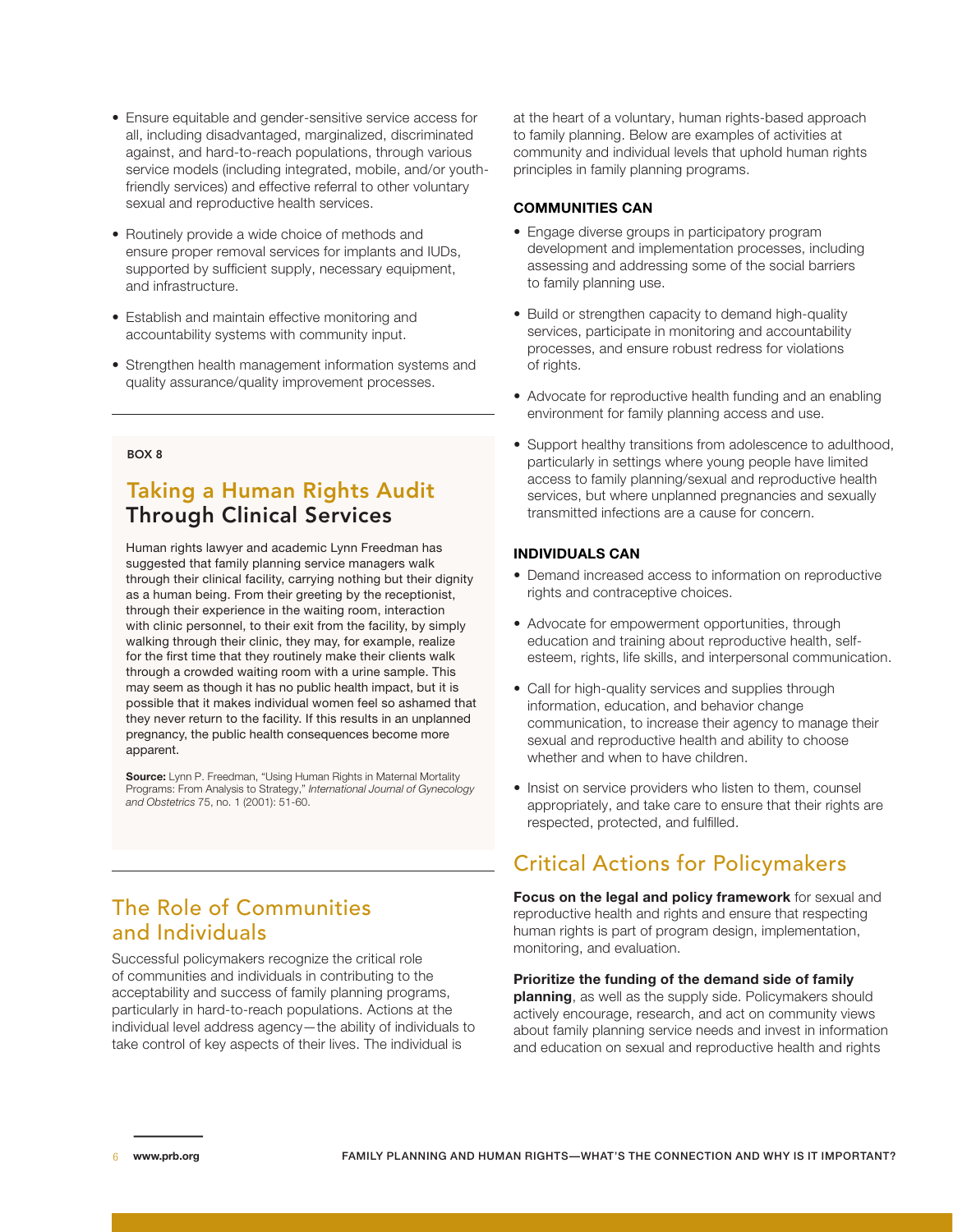that will enable individual women and men to demand highquality family planning services. Such actions are likely to vary widely in different settings and are best identified at the local level, where funding opportunities for the necessary research and community mobilization to challenge social and gender norms are often limited.

**Invest in the contraceptive supply chain** to guarantee that a wide range of safe and effective contraceptives are available.

**Ensure an appropriate method mix,** ideally including permanent, reversible, short-acting, and long-term contraceptive options to meet the needs of and support contraceptive use by both women and men.

**Invest in research** on the value-added dimensions of a rights-based approach—incorporating principles including participation, accountability, nondiscrimination, empowerment, and legality—enabling family planning programs to contribute directly to other international sustainable development priorities.

The outcome of such actions will lead to better quality family planning services reaching more women and men, and increased agency of individuals to make empowered choices for themselves about whether and when to have children.

### Additional Resources

- • Family Planning 2020*, Rights and Empowerment Principles for Family Planning*, accessed at [http://ec2-54-](http://ec2-54-210-230-186.compute-1.amazonaws.com/wp-content/uploads/2014/12/FP2020_Statement_of_Principles_FINAL.pdf) [210-230-186.compute-1.amazonaws.com/wp-content/](http://ec2-54-210-230-186.compute-1.amazonaws.com/wp-content/uploads/2014/12/FP2020_Statement_of_Principles_FINAL.pdf) [uploads/2014/12/FP2020\\_Statement\\_of\\_Principles\\_FINAL.](http://ec2-54-210-230-186.compute-1.amazonaws.com/wp-content/uploads/2014/12/FP2020_Statement_of_Principles_FINAL.pdf) [pdf,](http://ec2-54-210-230-186.compute-1.amazonaws.com/wp-content/uploads/2014/12/FP2020_Statement_of_Principles_FINAL.pdf) on July 9, 2015.
- • World Health Organization (WHO), *Framework for Ensuring Human Rights in the Provision of Contraceptive Information*  (Geneva: WHO, 2014).
- • WHO, *Ensuring Human Rights Within Contraceptive Service Delivery: Implementation Guide* (Geneva: WHO, 2015).
- • The RESPOND Project, *Checkpoints for Choice: An Orientation and Resource Package* (New York: EngenderHealth/The RESPOND Project, 2014).
- • Karen Hardee et al., "Voluntary, Human Rights–Based Family Planning: A Conceptual Framework," *Studies in Family Planning* 45, no. 1 (2014): 1-18.
- Population Council, "Ensuring That Family Planning Programs Respect, Protect, and Fulfill Women's Rights," *Population Briefs*, August 2014.

### *Conceptual Framework:*

Karen Hardee et al., *Voluntary Family Planning Programs That Respect, Protect, and Fulfill Human Rights: A Conceptual Framework* (Washington, DC: Futures Group, 2014), accessed at [www.futuresgroup.com/files/publications/temp\\_](http://www.futuresgroup.com/files/publications/temp_file_Voluntary_Rights-Based_FP_Conceptual_Framework_Paper_FINAL1.pdf) [file\\_Voluntary\\_Rights-Based\\_FP\\_Conceptual\\_Framework\\_](http://www.futuresgroup.com/files/publications/temp_file_Voluntary_Rights-Based_FP_Conceptual_Framework_Paper_FINAL1.pdf) [Paper\\_FINAL1.pdf](http://www.futuresgroup.com/files/publications/temp_file_Voluntary_Rights-Based_FP_Conceptual_Framework_Paper_FINAL1.pdf), on July 9, 2015.

### *Conceptual Framework User's Guide:*

J. Kumar et al., *Voluntary Family Planning Programs That Respect, Protect, and Fulfill Human Rights: Conceptual Framework Users' Guide* (Washington, DC: Futures Group, 2014), accessed at [www.futuresgroup.com/files/publications/](http://www.futuresgroup.com/files/publications/Voluntary_Rights-Based_FP_Users_Guide_FINAL.pdf) [Voluntary\\_Rights-Based\\_FP\\_Users\\_Guide\\_FINAL.pdf,](http://www.futuresgroup.com/files/publications/Voluntary_Rights-Based_FP_Users_Guide_FINAL.pdf) on July 9, 2015.

### *Evidence and Tools Supporting the Framework's Development Reviewed:*

Karen Hardee et al., *Voluntary Family Planning Programs that Respect, Protect, and Fulfill Human Rights: A Conceptual Framework* (Washington, DC: Futures Group, 2013), accessed at [www.futuresgroup.com/resources/publications/](http://www.futuresgroup.com/resources/publications/voluntary_family_planning_programs_that_respect_protect_and_fulfill_hu1) [voluntary\\_family\\_planning\\_programs\\_that\\_respect\\_protect\\_](http://www.futuresgroup.com/resources/publications/voluntary_family_planning_programs_that_respect_protect_and_fulfill_hu1) [and\\_fulfill\\_hu1](http://www.futuresgroup.com/resources/publications/voluntary_family_planning_programs_that_respect_protect_and_fulfill_hu1), on July 9, 2015.

# Acknowledgments

This brief was written by Karen Newman, international development consultant on sexual and reproductive health and rights, and Charlotte Feldman-Jacobs, program director for Gender at PRB. Special thanks go to reviewers Sandra Jordan, Shelley Snyder, Michal Avni, Joan Kraft, and Afeefa Abdur-Rahman of USAID, and to Karen Hardee of Population Council, leader of the team that developed the family planning and rights conceptual framework. We are also grateful to Kate Gilles of PRB and Erin Seaver of USAID who lent their expertise to the round table consultation on family planning and human rights, and to Heidi Worley of PRB for her editorial skills.

This publication was made possible by the generous support of the American people through the United States Agency for International Development under the terms of the IDEA Project (No. AID-0AA-A-10-00009). The contents are the responsibility of the Population Reference Bureau and do not necessarily reflect the views of USAID or the United States government.

© 2015 Population Reference Bureau. All rights reserved.